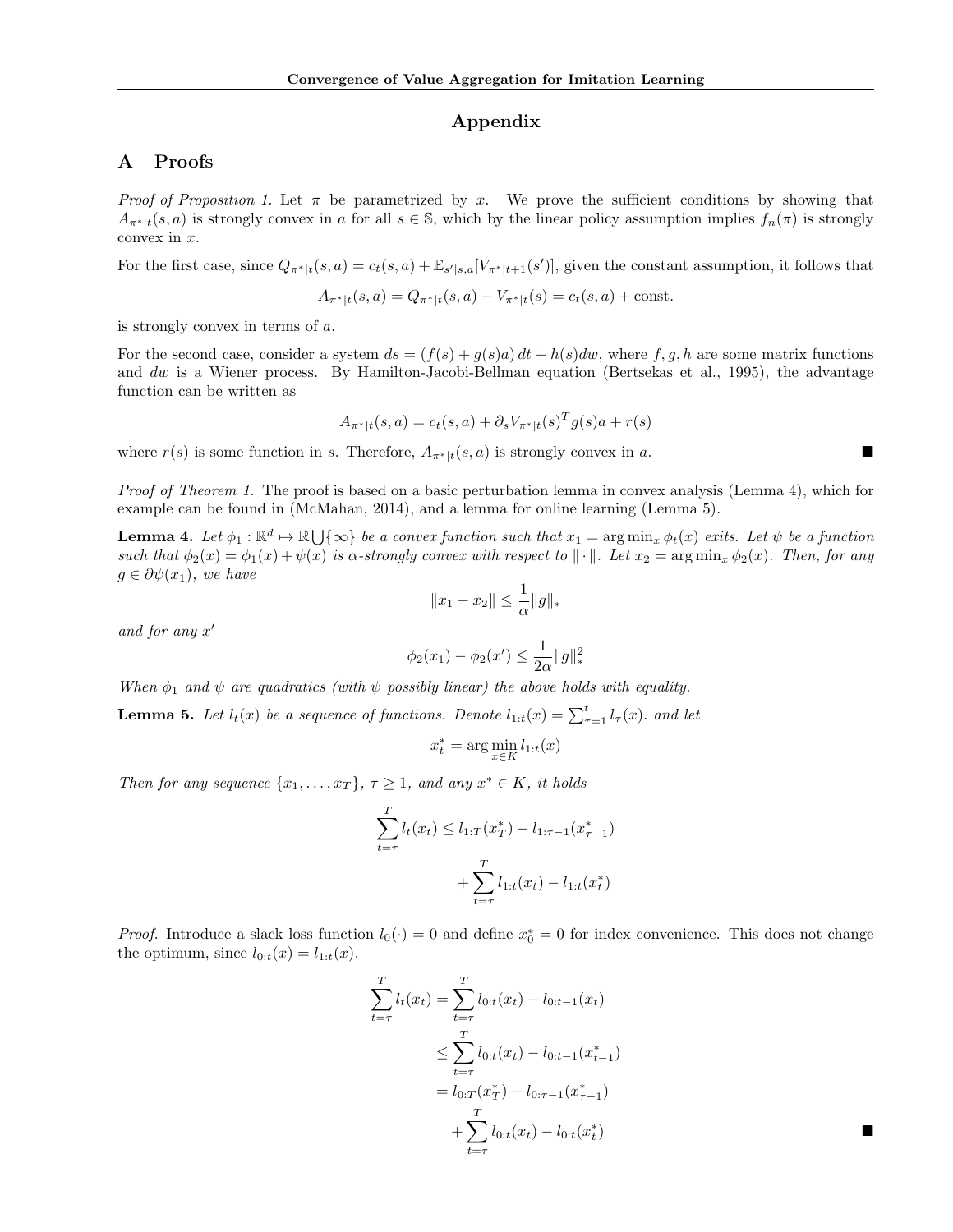Note Lemma 5 does not require  $l_t$  to be convex and the minimum to be unique.

To prove Theorem 1, we first note that by definition of  $\hat{x}_N$ , it satisfies  $F(\hat{x}_N, \hat{x}_N) \leq \frac{1}{N} \sum_{n=1}^N f_n(x_n)$ . To bound the average performance, we use Lemma 5 and write

$$
\sum_{n=1}^{N} f_n(x_n) \le f_{1:N}(x_{N+1}) + \sum_{n=1}^{N} f_{1:n}(x_n) - f_{1:n}(x_{n+1})
$$

since  $x_n = \arg \min_{x \in \mathcal{X}} f_{1:n-1}(x)$ . Then because  $f_{1:k}$  is k $\alpha$ -strongly convex, by Lemma 4,

$$
\sum_{n=1}^{N} f_n(x_n) \le f_{1:N}(x_n^*) + \sum_{n=1}^{N} \frac{\|\nabla f_n(x_n)\|_{*}^2}{2\alpha n}.
$$

Finally, dividing the upper-bound by n and using the facts that  $\sum_{k=1}^{n} \frac{1}{k} \leq \ln(n) + 1$  and  $\min a_i \leq \frac{1}{n} \sum a_i$  for any scalar sequence  $\{a_n\}$ , we have the desired result.

Proof of Theorem 3. Consider the example in Section 4. For this problem,  $T = 2$ ,  $J(x^*) = 0$ , and  $\tilde{\epsilon}_{\Pi,\pi^*} = 0$ , implying  $F(x,x) = \frac{1}{2}J(x) = \frac{1}{2}(\theta - 1)^2 x^2$ . Therefore, to prove the theorem, we focus on the lower bound of  $x_N^2$ . Since  $x_n = \arg \min_{x \in \mathcal{X}} f_{1:n-1}(x)$  and the cost is quadratic, we can write

$$
x_{n+1} = \underset{x \in \mathcal{X}}{\arg \min} f_{1:n}(x)
$$
  
= 
$$
\underset{x \in \mathcal{X}}{\arg \min} (n-1)(x - x_n)^2 + (x - \theta x_n)^2
$$
  
= 
$$
(1 - \frac{1 - \theta}{n})x_n
$$

If  $\theta = 1$ , then  $x_N = x_1$  and the bound holds trivially. For general cases, let  $p_n = \ln(x_n^2)$ .

$$
p_N - p_2 = 2 \sum_{n=2}^{N-1} \ln \left( 1 - \frac{1-\theta}{n} \right)
$$
  
 
$$
\geq -2(1-\theta) \sum_{n=2}^{N-1} \frac{1}{n - (1-\theta)}
$$

where the inequality is due to the fact that  $\ln(1-x) \geq \frac{-x}{1-x}$  for  $x < 1$ . We consider two scenarios. Suppose  $\theta < 1.$ 

$$
p_N - p_2 \ge -2(1 - \theta) \int_1^{N-1} \frac{1}{x - (1 - \theta)} dx
$$
  
= -2(1 - \theta) ln(x - (1 - \theta))|\_1^{N-1}  
= -2(1 - \theta) (ln(N + \theta - 2) - ln(\theta))  
 $\ge -2(1 - \theta) ln(N + \theta - 2)$ 

Therefore,  $x_N^2 \ge x_2^2(N + \theta - 2)^{2(\theta - 1)} \ge \Omega(N^{2(\theta - 1)}).$ On the other hand, suppose  $\theta > 1$ .

$$
p_N - p_2 \ge 2(\theta - 1) \int_2^N \frac{1}{x - (1 - \theta)} dx
$$
  
= 2(\theta - 1) \ln(x - (1 - \theta))|\_2^N  
= 2(\theta - 1) (\ln(N - 1 + \theta) - \ln(1 + \theta))

Therefore,  $x_N^2 \ge x_2^2(N-1+\theta)^{2(\theta-1)}(1+\theta)^{-2(\theta-1)} \ge \Omega(N^{2(\theta-1)})$ . Substituting the lower bound on  $x_N^2$  into the definition of  $F(x, x)$  concludes the proof.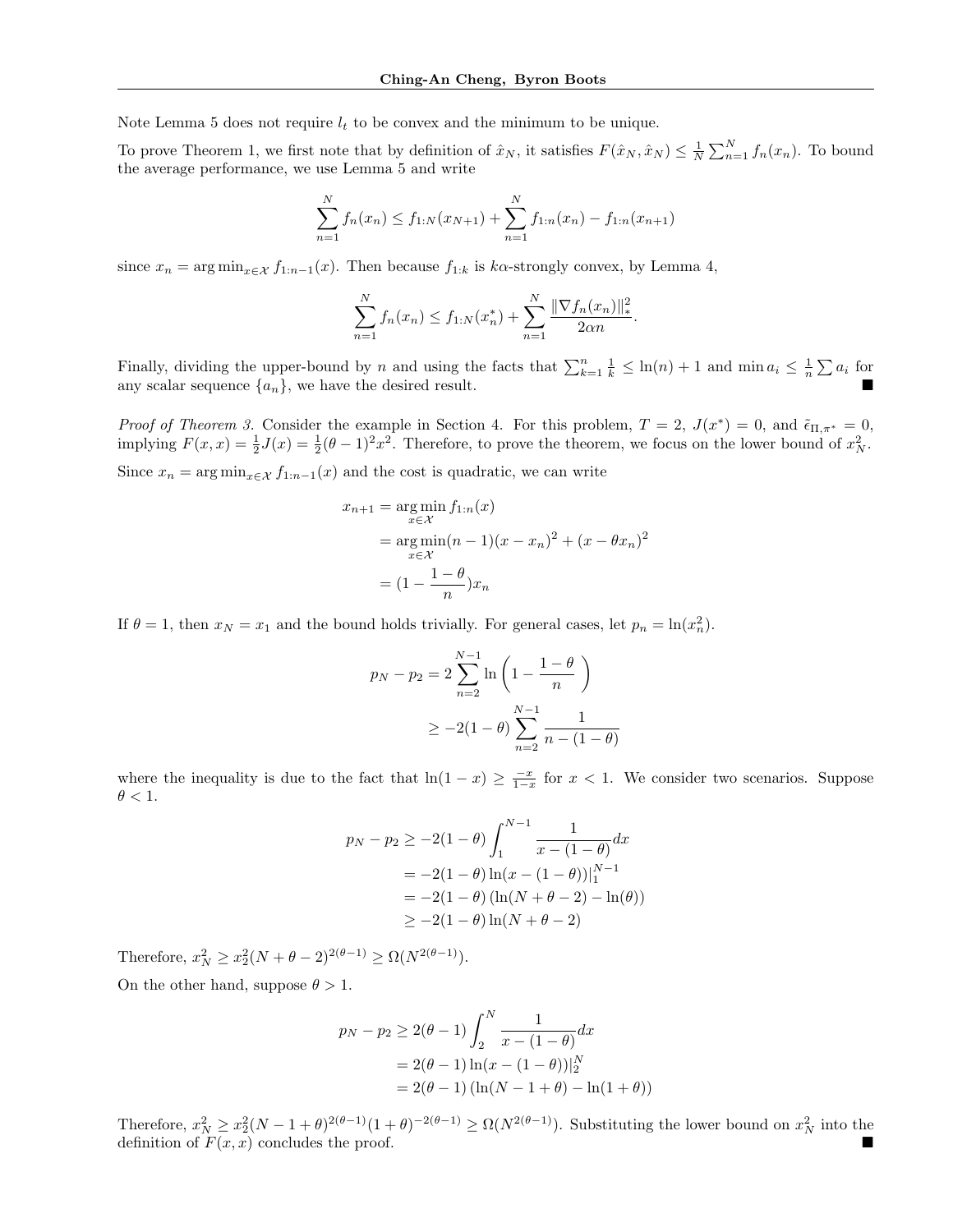Proof of Corollary 1. To prove the corollary, we introduce a basic lemma

**Lemma 6.** (Lan, 2013, Lemma 1) Let  $\gamma_k \in (0,1)$ ,  $k = 1,2,...$  be given. If the sequence  $\{\Delta_k\}_{k\geq 0}$  satisfies

$$
\Lambda_{k+1} \le (1 - \gamma_k)\Lambda_k + B_k,
$$

then

$$
\Lambda_k \leq \Gamma_k + \Gamma_k \sum_{i=1}^k \frac{B_i}{\Gamma_{i+1}}
$$

where  $\Gamma_1 = \Lambda_1$  and  $\Gamma_{k+1} = (1 - \gamma_k) \Gamma_k$ .

To bound the sequence  $S_{m:n+1}$ , we first apply Lemma 2. Fixed m, for any  $n \geq m+1$ , we have

$$
S_{m:n+1} \le \left(1 - \frac{1}{n - m + 1}\right) S_{m:n} + ||x_{n+1} - x_n||
$$
  
\n
$$
\le \left(1 - \frac{1}{n - m + 1}\right) S_{m:n} + \frac{\theta}{n} S_n
$$
  
\n
$$
\le \left(1 - \frac{1}{n - m + 1}\right) S_{m:n} + \frac{\theta c}{n^{2 - \theta}}
$$

where  $c = S_2 e^{1-\theta}$ .

Then we apply Lemma 6. Let  $k = n - m + 1$  and define  $R_k = S_{m:m+k-1} = S_{m:n}$  for  $k \ge 2$ . Then we rewrite the above inequality as

$$
R_{k+1} \le \left(1 - \frac{1}{k}\right)R_k + \frac{\theta c}{(k+m-1)^{2-\theta}}
$$

and define

$$
\Gamma_k := \begin{cases} 1, & k = 1 \\ (1 - \frac{1}{k-1})\Gamma_{k-1}, & k \ge 2 \end{cases}
$$

By Proposition 2, the above conversion implies for some positive constant  $c$ ,

$$
R_2 = S_{m:m+1} = ||x_{m+1} - x_m|| \le \frac{\theta S_m}{m} \le \frac{\theta c}{m^{2-\theta}}
$$

and  $\Gamma_k \leq O(1/k)$  and  $\frac{\Gamma_k}{\Gamma_i} \leq O(\frac{i}{k})$ . Thus, by Lemma 6, we can derive

$$
R_k \le \frac{1}{k} R_2 + O\left(\theta c \sum_{i=1}^k \frac{i}{k} \frac{1}{(i+m-1)^{2-\theta}}\right)
$$
  

$$
\le \frac{1}{k} R_2 + O\left(\frac{\theta c}{k} \frac{k}{\theta} \frac{1}{(m+k-1)^{1-\theta}}\right)
$$
  

$$
= \frac{1}{k} R_2 + O\left(\frac{1}{(m+k-1)^{1-\theta}}\right)
$$
  

$$
\le \frac{1}{k} \frac{\theta c}{m^{2-\theta}} + O\left(\frac{1}{(m+k-1)^{1-\theta}}\right) = O(\frac{1}{n^{1-\theta}})
$$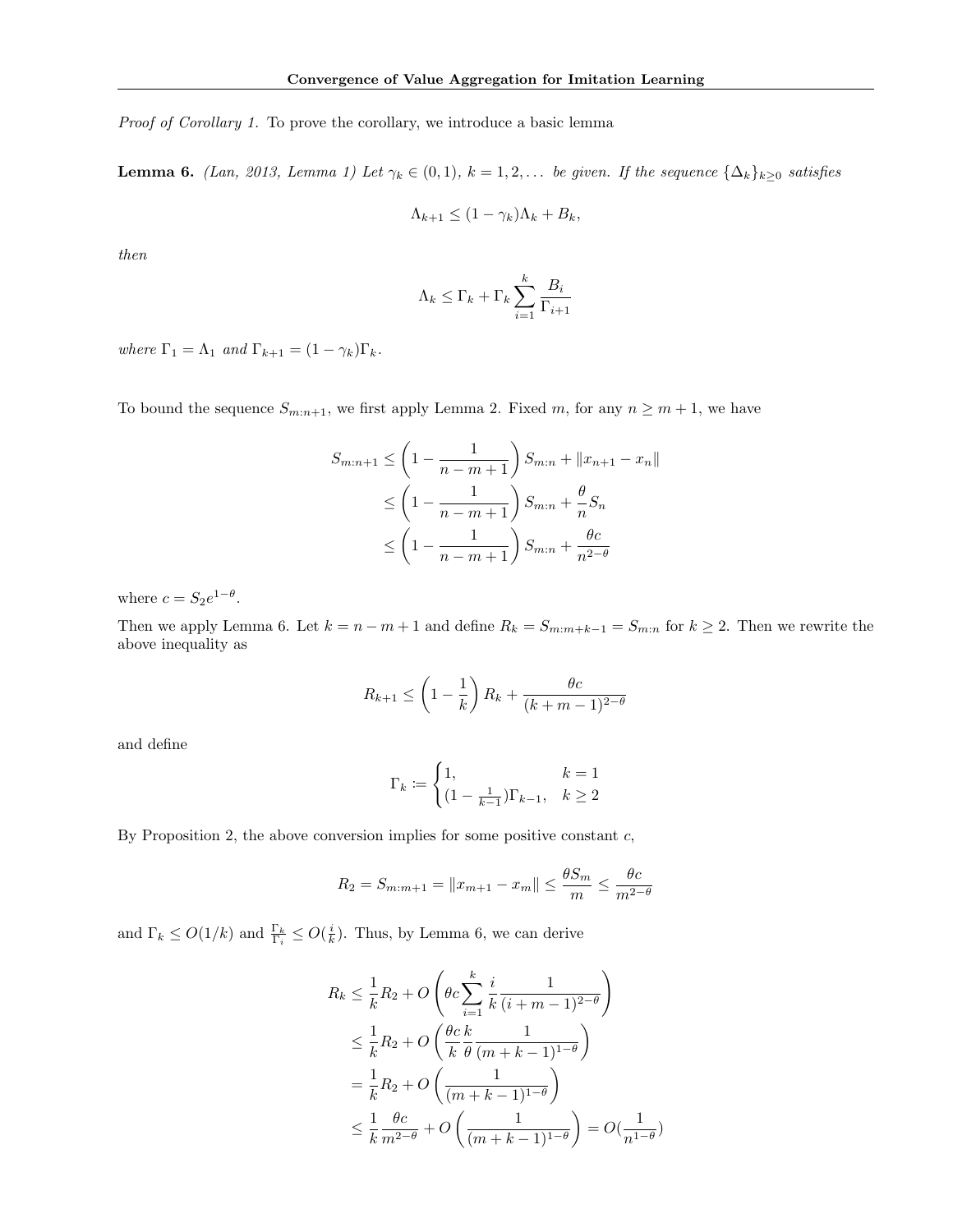where we use the following upper bound in the second inequality

$$
\sum_{i=1}^{k} \frac{i}{(i+m-1)^{2-\theta}} \le \int_0^k \frac{x}{(x+m-1)^{2-\theta}} dx
$$
  
=  $\frac{m + (1-\theta)x - 1}{\theta(1-\theta)(m+x-1)^{1-\theta}} \Big|_0^k$   
=  $\frac{(1-\theta)k + m - 1}{\theta(1-\theta)(m+k-1)^{1-\theta}} - \frac{m-1}{\theta(1-\theta)(m-1)^{1-\theta}}$   
=  $\frac{k}{\theta} \frac{1}{(m+k-1)^{1-\theta}} + \frac{m-1}{\theta(1-\theta)} \left( \frac{1}{(m+k-1)^{1-\theta}} - \frac{1}{(m-1)^{1-\theta}} \right)$   
 $\le \frac{k}{\theta} \frac{1}{(m+k-1)^{1-\theta}}$ 

Proof of Lemma 3. Define  $\delta_{\pi|t}$  such that  $d_{\pi|t;q}(s) = (1-q^t)\delta_{\pi|t}(s) + q^t d_{\pi^*}(s)$ , and define  $g_{z|t}(s) = \nabla_z \mathbb{E}_{\pi}[Q_{\pi^*|t}](s)$ , for  $\pi$  parametrized by z; then by assumption,  $||g_{z|t}||_* < G_2$ . Let  $\pi$ ,  $\pi'$  be two policies parameterized by  $x, y \in \mathcal{X}$ , respectively. Then

$$
\|\nabla_2 \hat{F}(x, z) - \nabla_2 \hat{F}(y, z)\|_{*}
$$
\n
$$
= \|\mathbb{E}_{d_{\tilde{\pi}}} [g_{z|t}] - \mathbb{E}_{d_{\tilde{\pi}'}} [g_{z|t}] \|_{*}
$$
\n
$$
= \|\frac{1}{T} \sum_{t=0}^{T-1} (1 - q^{t}) (\mathbb{E}_{\delta_{\pi|t;q}} [g_{z|t}] - \mathbb{E}_{\delta_{\pi'|t;q}} [g_{z|t}] )\|_{*}
$$
\n
$$
\leq (1 - q^{T}) \frac{1}{T} \sum_{t=0}^{T-1} \|\mathbb{E}_{\delta_{\pi|t;q}} [g_{z|t}] - \mathbb{E}_{\delta_{\pi'|t;q}} [g_{z|t}] \|_{*}
$$
\n
$$
\leq (1 - q^{T}) \frac{2G_2}{T} \sum_{t=0}^{T-1} \|\delta_{\pi|t;q} - \delta_{\pi'|t;q}\|_{1}
$$
\n
$$
\leq (1 - q^{T}) \frac{2G_2}{T} \sum_{t=0}^{T-1} \|d_{\pi|t} - d_{\pi'|t}\|_{1}
$$
\n
$$
\leq (1 - q^{T})\beta \|x - y\|
$$

in which the second to the last inequality is because the divergence between  $d_{\pi|t}$  and  $d_{\pi'|t}$  is the largest among all state distributions generated by the mixing policies.

Proof of Corollary 2. The proof is similar to Lemma 3 and the proof of (Ross et al., 2011, Theorem 4.1).

## B Analysis of AggreVaTe in Stochastic Problems

Here we give the complete analysis of the convergence of AGGREVATE in stochastic problems using finitesample approximation. For completeness, we restate the results below: Let  $f(x; s) = \mathbb{E}_{\pi}[A_{\pi^*|t}]$  (i.e.  $f_n(x) =$  $\mathbb{E}_{d_{\pi_n}}[f(x; s)]$ , where policy  $\pi$  is a policy parametrized by x. Instead of using  $f_n(\cdot)$  as the per-round cost in the nth iteration, we use consider its finite samples approximation  $g_n(\cdot) = \sum_{k=1}^{m_n} f(\cdot; s_{n,k})$ , where  $m_n$  is the number of independent samples collected in the nth iteration.

**Theorem 4.** In addition to Assumptions 5 and 6, assume  $f(x; s)$  is  $\alpha$ -strongly convex in x and  $||f(x; s)||_* < G_2$ almost surely. Let  $\theta = \frac{\beta}{\alpha}$  and suppose  $m_n = m_0 n^r$  for some  $r \ge 0$ . For all  $N > 0$ , with probability at least  $1 - \delta$ ,

$$
F(x_N, x_N) \leq \tilde{\epsilon}_{\Pi, \pi^*} + \tilde{O}\left(\frac{\theta^2}{c} \frac{\ln(1/\delta) + C_{\mathcal{X}}}{N^{\min\{r, 2, 2 - 2\theta\}}}\right) + \tilde{O}\left(\frac{\ln(1/\delta) + C_{\mathcal{X}}}{cN^{\min\{2, 1 + r\}}}\right)
$$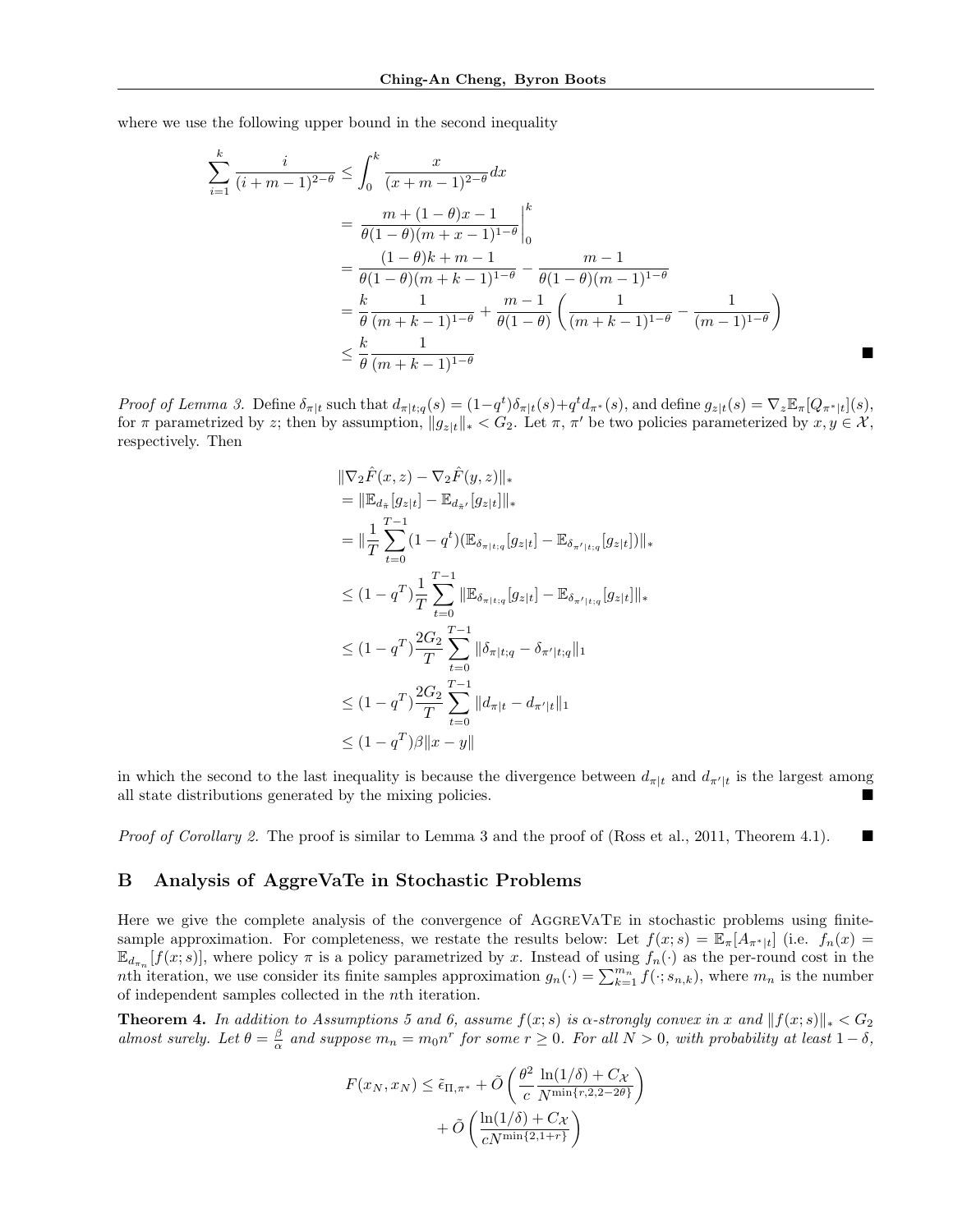where  $c = \frac{\alpha}{G_2^2 m_0}$  and  $C_{\mathcal{X}}$  is a constant<sup>9</sup> of the complexity of  $\Pi$ .

## B.1 Uniform Convergence of Vector-Valued Martingales

To prove Theorem 4, we first introduces several concentration inequalities of vector-valued martingales by (Hayes, 2005) in Section B.1.1. Then we prove some basic lemmas regarding the convergence the stochastic dynamical systems of  $\nabla g_n(x)$  specified by AGGREVATE in Section B.1.2 and B.1.3. Finally, the lemmas in these two sections are extended to provide uniform bounds, which are required to prove Theorem 4. In this section, we will state the results generally without limiting ourselves to the specific functions used in AGGREVATE.

#### B.1.1 Generalization of Azuma-Hoeffding Lemma

First we introduce two theorems by Hayes (2005) which extend Azuma-Hoeffding lemma to vector-valued martingales but without dependency on dimension.

**Theorem 5.** (Hayes, 2005, Theorem 1.8) Let  $\{X_n\}$  be a (very-weak) vector-valued martingale such that  $X_0 = 0$ and for every n,  $||X_n - X_{n-1}|| \leq 1$  almost surely. Then, for every  $a > 0$ , it holds

$$
\Pr(||X_n|| \ge a) < 2e \exp\left(\frac{-(a-1)^2}{2n}\right)
$$

**Theorem 6.** (Hayes, 2005, Theorem 7.4) Let  $\{X_n\}$  be a (very-weak) vector-valued martingale such that  $X_0 = 0$ and for every n,  $||X_n - X_{n-1}|| \leq c_n$  almost surely. Then, for every  $a > 0$ , it holds

$$
\Pr(||X_n|| \ge a) < 2 \exp\left(\frac{-(a - Y_0)^2}{2\sum_{i=1}^n c_i^2}\right)
$$

where  $Y_0 = \max\{1 + \max c_i, 2 \max c_i\}.$ 

## B.1.2 Concentration of i.i.d. Vector-Valued Functions

Theorem 5 immediately implies the concentration of approximating vector-valued functions with finite samples.

**Lemma 7.** Let  $x \in \mathcal{X}$  and let  $f(x) = \mathbb{E}_{\omega}[f(x; \omega)]$ , where  $f : \mathcal{X} \to E$  and E is equipped with norm  $\|\cdot\|$ . Assume  $|| f(x; \omega) || \leq G$  almost surely. Let  $g(x) = \frac{1}{M} \sum_{m=1}^{M} f(x; \omega_k)$  be its finite sample approximation. Then, for all  $\epsilon > 0$ ,

$$
\Pr(\|g(x) - f(x)\| \ge \epsilon) < 2e \exp\left(-\frac{(\frac{M\epsilon}{2G} - 1)^2}{2M}\right)
$$

In particular, for  $0 < \epsilon \leq 2G$ ,

$$
\Pr(||g(x) - f(x)|| \ge \epsilon) < 2e^2 \exp\left(-\frac{M\epsilon^2}{8G^2}\right)
$$

*Proof.* Define  $X_m = \frac{1}{2G} \sum_{k=1}^m f(x; \omega_k) - f(x)$ . Then  $X_m$  is vector-value martingale and  $||X_m - X_{m-1}|| \le 1$ . By Theorem 5,

$$
\Pr(\|g(x) - f(x)\| \ge \epsilon) = \Pr(\|X_M\| \ge \frac{M\epsilon}{2G}) < 2e \exp\left(-\frac{\left(\frac{M\epsilon}{2G} - 1\right)^2}{2M}\right)
$$

Suppose  $\frac{\epsilon}{2G} < 1$ . Then  $\Pr(\|X_M\| \geq \epsilon) < 2e^2 \exp\left(-\frac{M\epsilon^2}{8G^2}\right)$ .

<sup>&</sup>lt;sup>9</sup>The constant  $C_{\mathcal{X}}$  can be thought as  $\ln |\mathcal{X}|$ , where  $|\mathcal{X}|$  measures the size of  $\mathcal{X}$  in e.g. Rademacher complexity or covering number (Mohri et al., 2012). For example,  $\ln |\mathcal{X}|$  can be linear in dim X.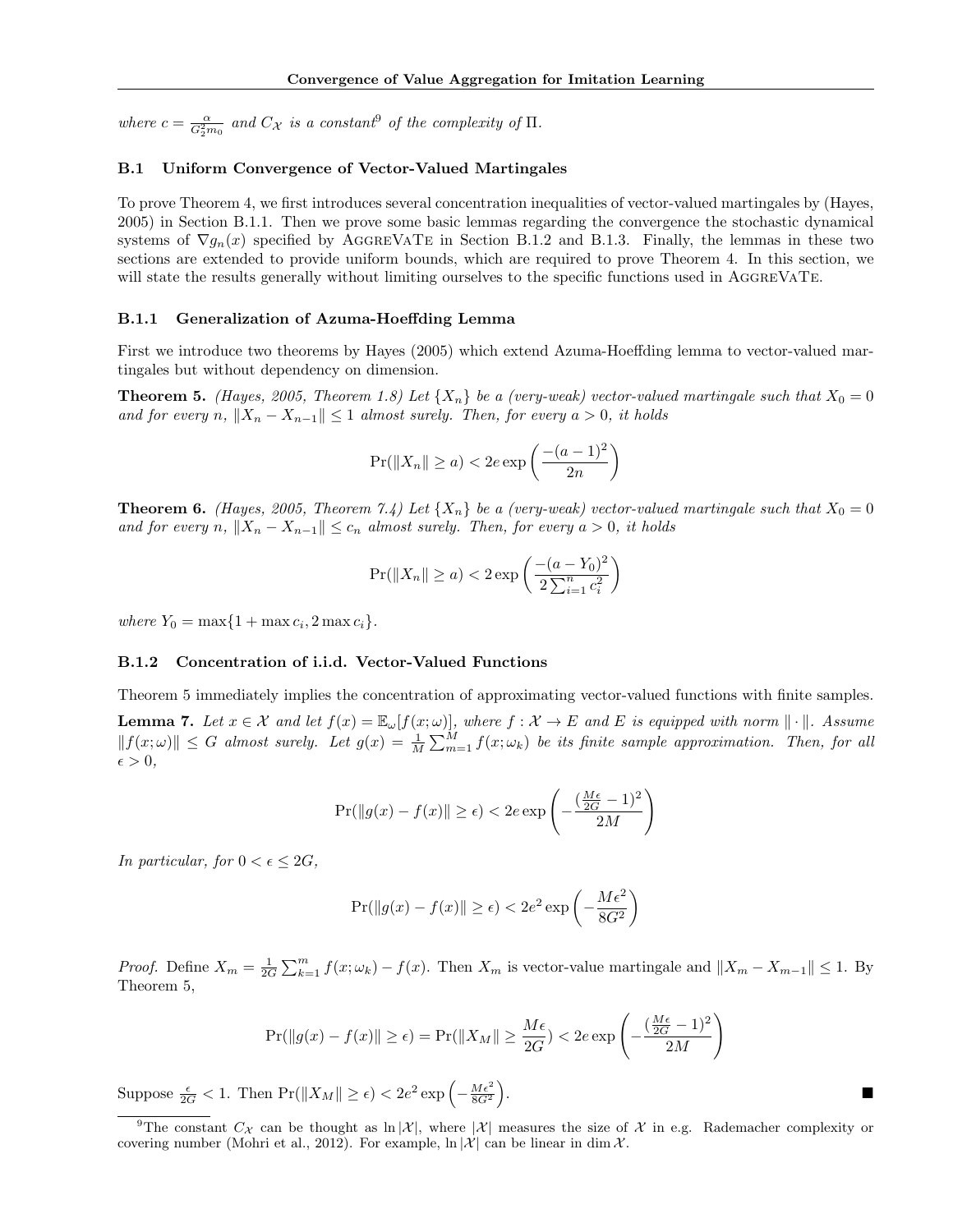## B.1.3 Concentration of the Stochastic Process of AggreVaTe

Here we consider a stochastic process that shares the same characteristics of the dynamics of  $\frac{1}{n} \nabla g_{1:n}(x)$  in AggreVaTe and provide a lemma about its concentration.

**Lemma 8.** Let  $n = 1...N$  and  $\{m_i\}$  be a non-decreasing sequence of positive integers. Given  $x \in \mathcal{X}$ , let  $Y_n \coloneqq \{f_n(x; \omega_{n,k})\}_{k=1}^{m_n}$  be a set of random vectors in some normed space with norm  $\|\cdot\|$  defined as follows: Let  $Y_{1:n} := \{Y_k\}_{k=1}^n$ . Given  $Y_{1:n-1}$ ,  $\{f_n(x;\omega_{n,k})\}_{k=1}^{m_n}$  are  $m_n$  independent random vectors such that  $f_n(x) :=$  $\mathbb{E}_{\omega}[f_n(x;\omega)|Y_{1:n-1}]$  and  $||f_n(x;\omega)|| \leq G$  almost surely. Define  $g_n(x) := \frac{1}{m_n} \sum_{k=1}^{m_n} f_n(x;\omega_{n,k})$ , and let  $\bar{g}_n = \frac{1}{n}g_{1:n}$ and  $\bar{f}_n = \frac{1}{n} f_{1:n}$ . Then for all  $\epsilon > 0$ ,

$$
\Pr(\|\bar{g}_n(x) - \bar{f}_n(x)\| \ge \epsilon) < 2 \exp\left(\frac{-(nM^*\epsilon - Y_0)^2}{8G^2M^{*2}\sum_{i=1}^n \frac{1}{m_i}}\right)
$$

in which  $M^* = \prod_{i=1}^n m_i$  and  $Y_0 = \max\{1 + \frac{2M^*G}{m_0}, 2\frac{2M^*G}{m_0}\}.$ In particular, if  $\frac{2M^*G}{m_0} > 1$ , for  $0 < \epsilon \leq \frac{Gm_0}{n} \sum_{i=1}^n \frac{1}{m_i}$ ,

$$
\Pr(\|\bar{g}_n(x) - \bar{f}_n(x)\| \ge \epsilon) < 2e \exp\left(\frac{-n^2\epsilon^2}{8G^2 \sum_{i=1}^n \frac{1}{m_i}}\right)
$$

*Proof.* Let  $M = \sum_{i=1}^{n} m_i$ . Consider a martingale, for  $m = l + \sum_{i=1}^{k-1} m_i$ ,

$$
X_m = \frac{M^*}{m_k} \sum_{i=1}^l f_k(x; \omega_{k,i}) - f_k(x) + \sum_{i=1}^{k-1} \frac{M^*}{m_i} \sum_{j=1}^{m_i} f_i(x; \omega_{i,j}) - f_i(x).
$$

That is,  $X_M = nM^*(\bar{g}_n - \bar{f}_n)$  and  $||X_m - X_{m-1}|| \leq \frac{2M^*G}{m_i}$  for some appropriate  $m_i$ . Applying Theorem 6, we have

$$
\Pr(\|\bar{g}_n - \bar{f}_n\| \ge \epsilon) = \Pr(\|X_M\| \ge nM^*\epsilon) < 2\exp\left(\frac{-(nM^*\epsilon - Y_0)^2}{2\sum_{m=1}^M c_m^2}\right)
$$

where

$$
\sum_{m=1}^{M} c_m^2 = \sum_{i=1}^{n} \sum_{j=1}^{m_i} \left( \frac{2GM^*}{m_i} \right)^2 = 4G^2 M^{*2} \sum_{i=1}^{n} \frac{1}{m_i}.
$$

In addition, by assumption  $m_i \leq m_{i-1}$ ,  $Y_0 = \max\{1 + \frac{2M^*G}{m_0}, 2\frac{2M^*G}{m_0}\}\.$  This gives the first inequality. For the special case, the following holds

$$
\frac{-(nM^*\epsilon - Y_0)^2}{2\sum_{m=1}^M c_m^2} = \frac{-n^2M^{*2}\epsilon^2}{8G^2M^{*2}\sum_{i=1}^n \frac{1}{m_i}} + \frac{2nM^*\epsilon Y_0 - Y_0^2}{8G^2M^{*2}\sum_{i=1}^n \frac{1}{m_i}} \le \frac{-n^2\epsilon^2}{4G^2\sum_{i=1}^n \frac{1}{m_i}} + 1
$$

if  $\epsilon$  satisfies

$$
2nM^* \epsilon Y_0 < 8G^2 M^{*2} \sum_{i=1}^n \frac{1}{m_i} \implies \epsilon < \frac{4G^2M^*}{Y_0 n} \sum_{i=1}^n \frac{1}{m_i}
$$

Substituting the condition that  $Y_0 = \frac{4M^*G}{m_0}$  when  $\frac{2M^*G}{m_0} > 1$ , a sufficient range of  $\epsilon$  can be obtained as

$$
\frac{4G^2M^*}{Y_0n}\sum_{i=1}^n\frac{1}{m_i} = \frac{Gm_0}{n}\sum_{i=1}^n\frac{1}{m_i} \ge \epsilon.
$$

■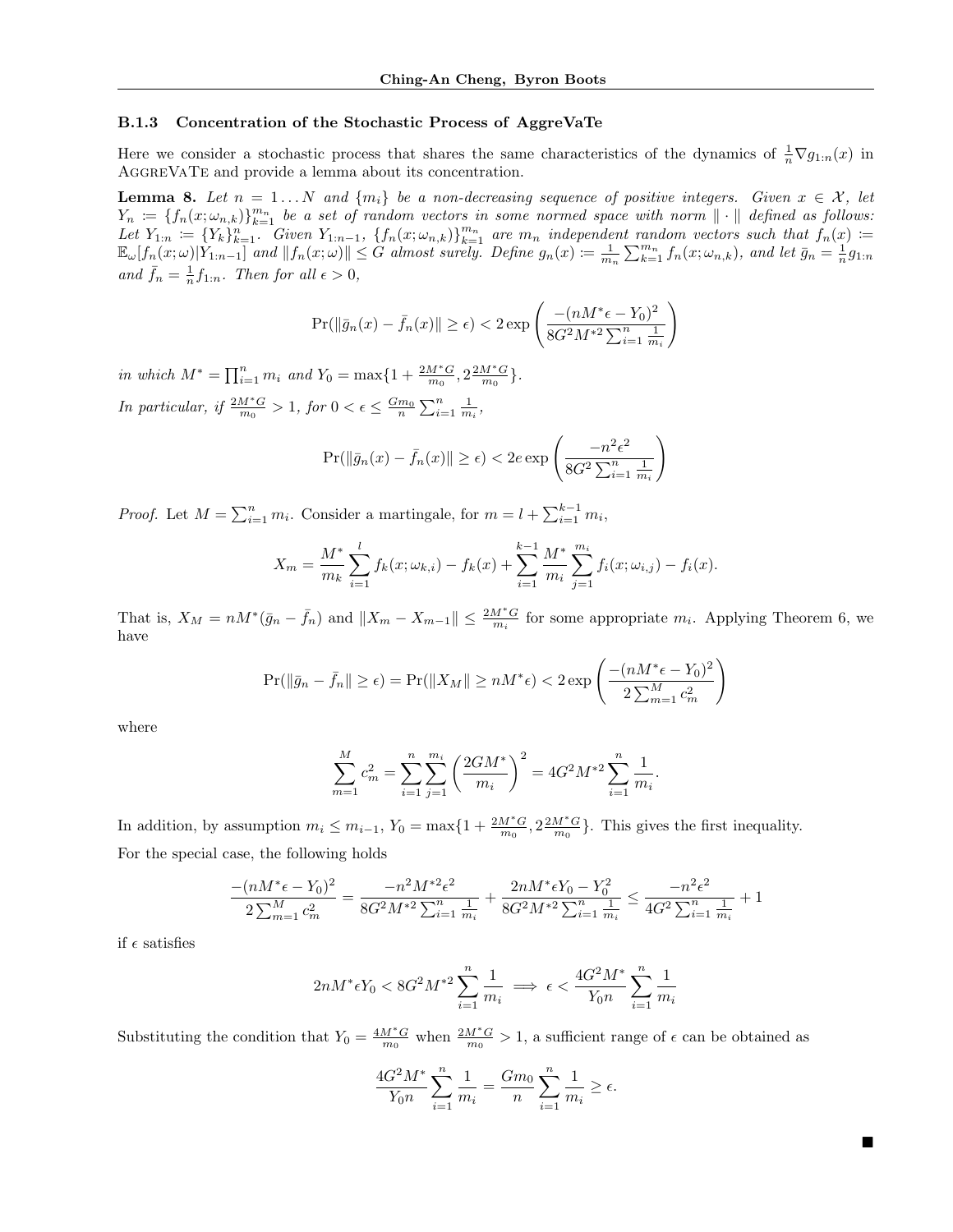#### B.1.4 Uniform Convergence

The above inequality holds for a particular  $x \in \mathcal{X}$ . Here we use the concept of covering number to derive uniform bounds that holds for all  $x \in \mathcal{X}$ . (Similar (and tighter) uniform bounds can also be derived using Rademacher complexity.)

**Definition 1.** Let S be a metric space and  $\eta > 0$ . The covering number  $\mathcal{N}(S, \eta)$  is the minimal  $l \in \mathcal{N}$  such that S is is covered by l balls of radius  $\eta$ . When S is compact,  $\mathcal{N}(S, \eta)$  is finite.

As we are concerned with vector-valued functions, let E be a normed space with norm  $\|\cdot\|$ . Consider a mapping  $f: \mathcal{X} \to \mathcal{B}$  defined as  $f: x \mapsto f(x, \cdot)$ , where  $\mathcal{B} = \{g: \Omega \to E\}$  is a Banach space of vector-valued functions with norm  $||g||_{\mathcal{B}} = \sup_{\omega \in \Omega} ||g(\omega)||$ . Assume  $\mathcal{B}_{\mathcal{X}} = \{f(x, \cdot) : x \in \mathcal{X}\}\$ is a compact subset in  $\mathcal{B}$ . Then the covering number of H is finite and given as  $\mathcal{N}(\mathcal{B}_{\mathcal{X}}, \eta)$ . That is, there exists a finite set  $\mathcal{C}_{\mathcal{X}} = \{x_i \in \mathcal{X}\}_{i=1}^{\mathcal{N}(\mathcal{B}_{\mathcal{X}}, \eta)}$  such that  $\forall x \in \mathcal{X}, \min_{y \in \mathcal{C}_{\mathcal{X}}} || f(x, \cdot) - f(y, \cdot) ||_{\mathcal{B}} < \eta.$ 

Usually, the covering is a polynomial function of  $\eta$ . For example, suppose X is a ball of radius R in a ddimensional Euclidean space, and f is L-Lipschitz in x (i.e.  $||f(x, \cdot) - f(y, \cdot)||_{\mathcal{B}} \le L||x - y||$ ). Then (Cucker and Zhou, 2007)  $\mathcal{N}(\mathcal{B}_{\mathcal{X}}, \eta) \leq \mathcal{N}(\mathcal{X}, \frac{\eta}{L}) \leq \left(\frac{2RL}{\eta} + 1\right)^d$ . Therefore, henceforth we will assume

$$
\ln \mathcal{N}(\mathcal{B}_X X, \eta) \le C_{\mathcal{X}} \ln(\frac{1}{\eta}) < \infty \tag{15}
$$

for some constant  $C_{\mathcal{X}}$  independent of  $\eta$ , which characterizes the complexity of  $\mathcal{X}$ .

Using covering number, we derive uniform bounds for the lemmas in Section B.1.2 and B.1.3.

**Lemma 9.** Under the assumptions in Lemma 7, for  $0 < \epsilon \leq 2G$ ,

$$
\Pr(\sup_{x \in \mathcal{X}} \|g(x) - f(x)\| \ge \epsilon) < 2e^{2} \mathcal{N}(\mathcal{B}_{\mathcal{X}}, \frac{\epsilon}{4}) \exp\left(-\frac{M\epsilon^{2}}{32G^{2}}\right)
$$

*Proof.* Choose  $\mathcal{C}_{\mathcal{X}}$  be the set of the centers of the covering balls such that  $\forall x \in \mathcal{X}$ ,  $\min_{y \in \mathcal{C}_{\mathcal{X}}} ||f(x, \cdot) - f(y, \cdot)||_{\mathcal{B}} < \eta$ . Since  $f(x) = \mathbb{E}_{\omega}[f(x,\omega)]$ , it also holds  $\min_{y \in \mathcal{C}_{\mathcal{X}}} ||f(x) - f(y)|| < \eta$ . Let  $B_y$  be the  $\eta$ -ball centered for  $y \in \mathcal{C}_{\mathcal{X}}$ . Then

$$
\sup_{y \in \mathcal{X}} \|g(x) - f(x)\| \le \max_{y \in \mathcal{C}_{\mathcal{X}}} \sup_{x \in B_y} \|g(x) - g(y)\| + \|g(y) - f(y)\| + \|f(y) - f(x)\|
$$
  

$$
\le \max_{y \in \mathcal{C}_{\mathcal{X}}} \|g(y) - f(y)\| + 2\eta
$$

Choose  $\eta = \frac{\epsilon}{4}$  and then it follows that

$$
\sup_{x \in \mathcal{X}} \|g(x) - f(x)\| \ge \epsilon \implies \max_{y \in \mathcal{C}_{\mathcal{X}}} \|g(y) - f(y)\| \ge \frac{\epsilon}{2}
$$

The final result can be obtained by first for each  $y \in C_{\mathcal{X}}$  applying the concentration inequality with  $\epsilon/2$  and then a uniform bound over  $\mathcal{C}_{\mathcal{X}}$ .

Similarly, we can give a uniform version of Lemma 8.

**Lemma 10.** Under the assumptions in Lemma 8, if  $\frac{2M^*G}{m_0} > 1$ , for  $0 < \epsilon \leq \frac{Gm_0}{n} \sum_{i=1}^n \frac{1}{m_i}$  and for a fixed  $n \geq 0$ ,

$$
\Pr(\sup_{x \in \mathcal{X}} \|\bar{g}_n(x) - \bar{f}_n(x)\| \ge \epsilon) < 2e\mathcal{N}\left(\mathcal{B}_{\mathcal{X}}, \frac{\epsilon}{4}\right) \exp\left(\frac{-n^2\epsilon^2}{32G^2\sum_{i=1}^n \frac{1}{m_i}}\right)
$$

### B.2 Proof of Theorem 4

We now refine Lemma 2 and Proposition 2 to prove the convergence of AGGREVATE in stochastic problems. We use  $\overline{\cdot}$  to denote the average (e.g.  $\overline{f}_n = \frac{1}{n} f_{1:n}$ .)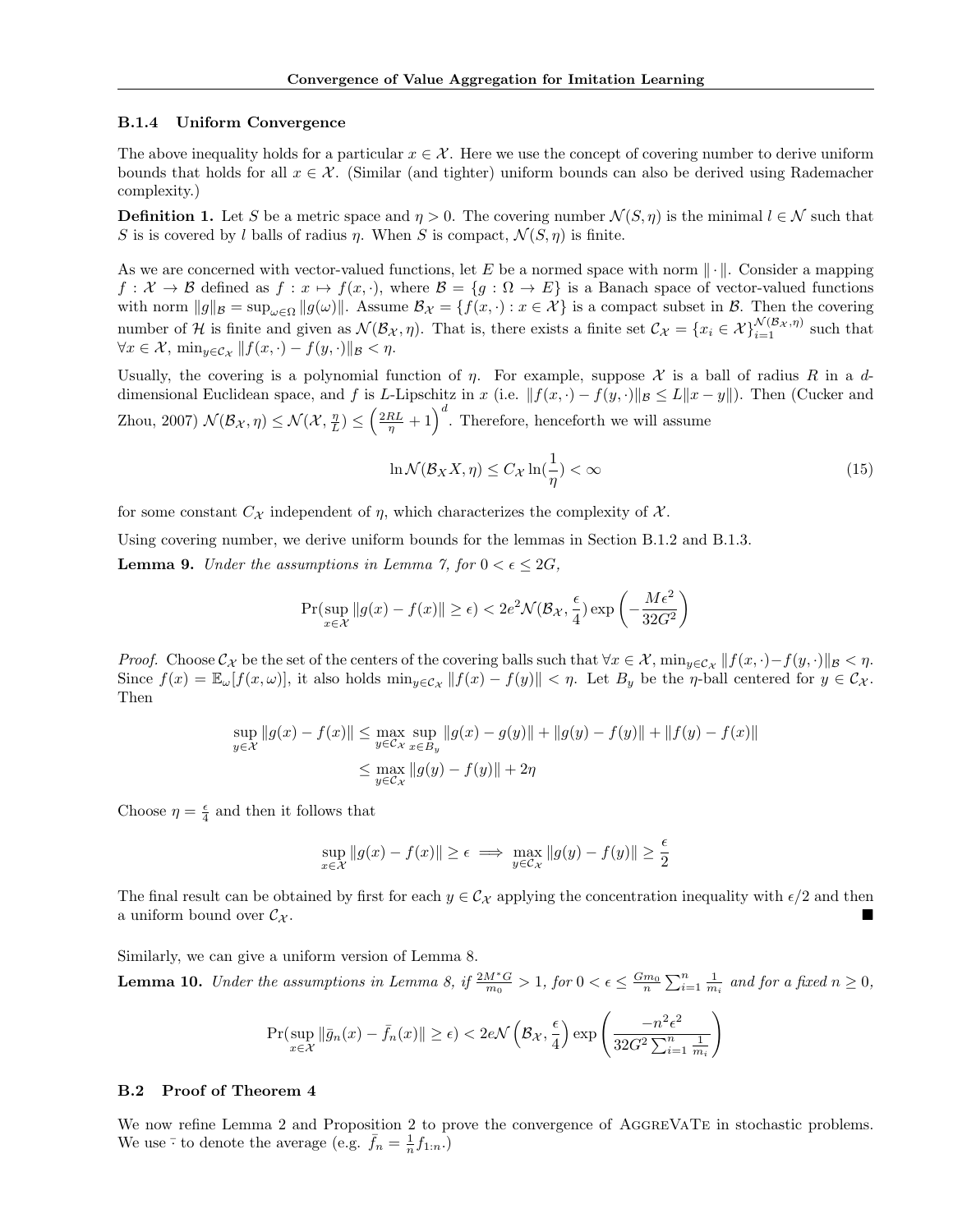## **B.2.1** Bound on  $||x_{n+1} - x_n||$

First, we show the error due to finite-sample approximation.

**Lemma 11.** Let  $\xi_n = \nabla f_n - \nabla g_n$ . Running AGGREVATE with  $g_n(\cdot)$  as per-round cost gives, for  $n \geq 2$ ,

$$
||x_{n+1} - x_n|| \le \frac{\theta S_n}{n} + \frac{1}{n\alpha} (||\xi_n(x_n)||_* + ||\bar{\xi}_{n-1}(x_n)||_*)
$$

*Proof.* Because  $g_{1:n}(x)$  is n $\alpha$ -strongly convex in x, we have

$$
n\alpha ||x_{n+1} - x_n||^2 \le \langle \nabla g_n(x_n), x_n - x_{n+1} \rangle
$$
  
\n
$$
\le \langle \nabla g_n(x_n) - \nabla \bar{g}_{n-1}(x_n), x_n - x_{n+1} \rangle
$$
  
\n
$$
\le ||\nabla f_n(x_n) - \nabla \bar{f}_{n-1}(x_n)||_* ||x_n - x_{n+1}||
$$
  
\n
$$
+ ||\nabla f_n(x_n) - \nabla g_n(x_n) - \nabla \bar{f}_{n-1}(x_n) + \nabla \bar{g}_{n-1}(x_n)||_* ||x_n - x_{n+1}||
$$
  
\n
$$
\le ||\nabla f_n(x_n) - \nabla g_n(x_n) - \nabla \bar{f}_{n-1}(x_n) + \nabla \bar{g}_{n-1}(x_n)||_* ||x_n - x_{n+1}||
$$

Now we use the fact that the smoothness applies to f (not necessarily to  $g$ ) and derive the statement

$$
||x_{n+1} - x_n|| \le \frac{\theta S_n}{n} + \frac{1}{n\alpha} ||\nabla f_n(x_n) - \nabla g_n(x_n) - \nabla \bar{f}_{n-1}(x_n) + \nabla \bar{g}_{n-1}(x_n)||_*\n\le \frac{\theta S_n}{n} + \frac{1}{n\alpha} (||\xi_n(x_n)||_* + ||\bar{\xi}_{n-1}(x_n)||_*)
$$

Given the intermediate step in Lemma 11, we apply Lemma 5 to bound the norm of  $\xi_k$  and give the refinement of Lemma 2 for stochastic problems.

**Lemma 12.** Suppose  $m_n = m_0 n^r$  for some  $r \geq 0$ . Under previous assumptions, running AGGREVATE with  $g_n(\cdot)$  as per-round cost, the following holds with probability at least  $1 - \delta$ : For a fixed  $n \geq 2$ ,

$$
||x_{n+1} - x_n|| \le \frac{\theta S_n}{n} + O\left(\frac{G_2}{n\alpha\sqrt{m_0}} \left(\sqrt{\frac{\ln(1/\delta)}{n^{\min\{r,2\}}}} + \sqrt{\frac{C_{\mathcal{X}}/n}{n^{\min\{r,1\}}}}\right)\right)
$$

where  $C_{\mathcal{X}}$  is a constant depending on the complexity of  $\mathcal X$  and the constant term in big-O is some universal constant.

*Proof.* To show the statement, we bound  $\|\xi_n(x_n)\|_*$  and  $\|\bar{\xi}_{1:n-1}(x_n)\|_*$  in Lemma 11 using the concentration lemmas derived in Section B.1.4.

**The First Term:** To bound  $\|\xi_n(x_n)\|_*$ , because the sampling of  $\xi_n$  is independent of  $x_n$ , bounding  $\|\xi_n(x_n)\|_*$ does not require a uniform bound. Here we use Lemma 7 and consider  $\epsilon_1$  such that

$$
2e^2 \exp\left(-\frac{m_n\epsilon_1^2}{8G_2^2}\right) = \frac{\delta}{2} \implies \epsilon_1 = \sqrt{\frac{8G_2^2}{m_n} \ln\left(\frac{4e^2}{\delta}\right)} = O\left(\sqrt{\frac{G_2^2}{m_n} \ln\left(\frac{1}{\delta}\right)}\right)
$$
(16)

Note we we used the particular range of  $\epsilon$  in Lemma 7 for convenience, which is valid if we choose  $m_0$  >  $2G_2 \ln \left( \frac{4e^2}{\delta} \right)$  $\frac{e^2}{\delta}$ . This condition is not necessary; it is only used to simplify the derivation, and using a different range of  $\epsilon$  would simply lead to a different constant.

**The Second Term:** To bound  $\|\bar{\xi}_{n-1}(x_n)\|_*$ , we apply a uniform bound using Lemma 10. For simplicity, we use the particular range  $0 < \epsilon \leq \frac{G_2^{\text{b}} m_0}{n} \sum_{i=1}^n \frac{1}{m_i}$  and assume  $\frac{2M^*G_2}{m_0} > 1$  (which implies  $Y_0 = \frac{4M^*G_2}{m_0}$ ) (again this is not necessary). We choose  $\epsilon_2$  such that

$$
2e\mathcal{N}(\mathcal{B}_{\mathcal{X}}, \frac{\epsilon_2}{4})\exp\left(\frac{-(n-1)^2\epsilon_2^2}{32G_2^2\sum_{i=1}^{n-1}\frac{1}{m_i}}\right)\leq \frac{\delta}{2} \implies \ln(2e) + \ln \mathcal{N}(\mathcal{B}_{\mathcal{X}}, \frac{\epsilon_2}{4}) + \frac{-(n-1)^2\epsilon_2^2}{32G_2^2\sum_{i=1}^{n-1}\frac{1}{m_i}} \leq -\ln(\frac{2}{\delta})
$$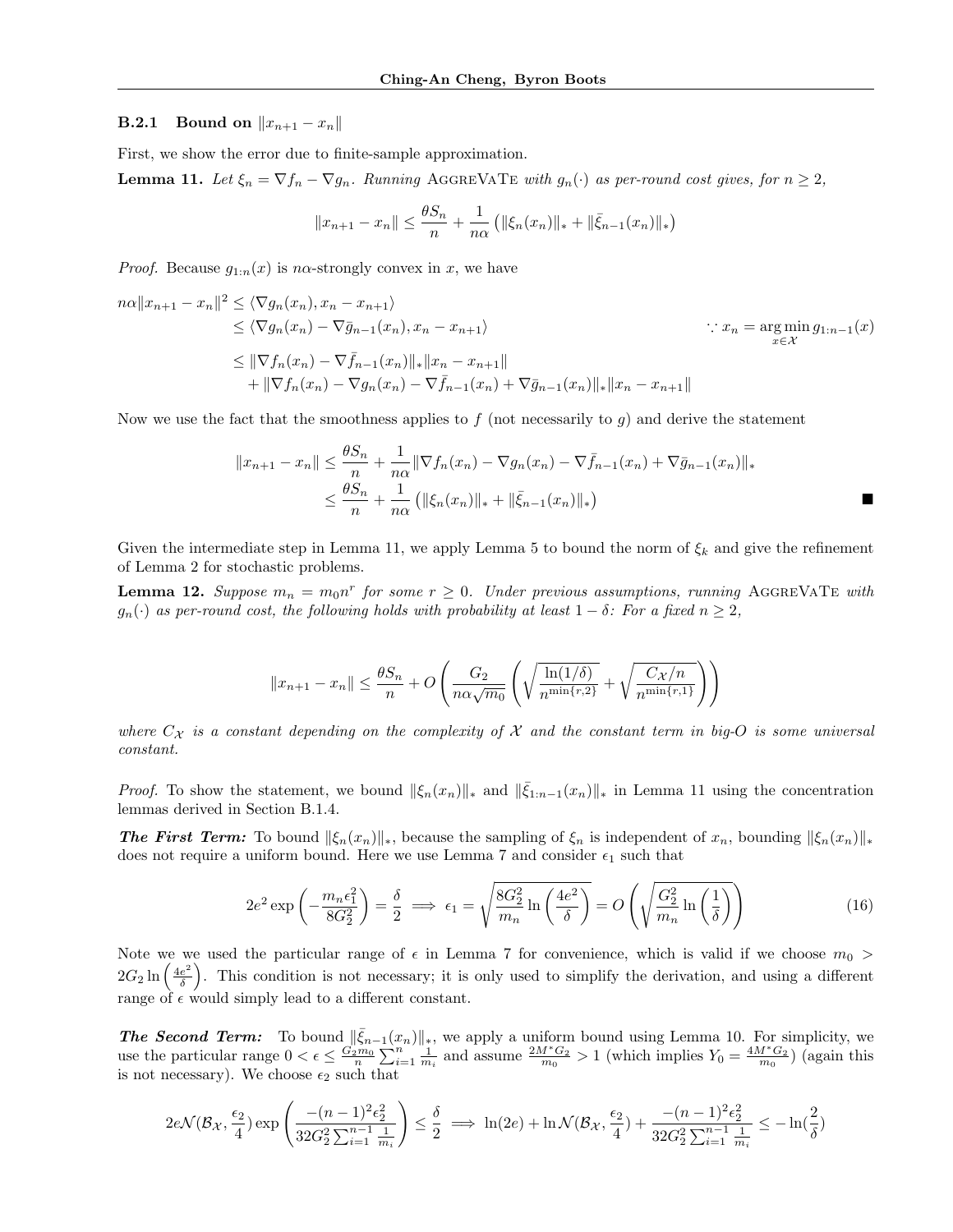Since  $\ln \mathcal{N}(\mathcal{B}_{\mathcal{X}}, \frac{\epsilon_2}{4}) = C_{\mathcal{X}} \ln \left( \frac{4}{\epsilon_2} \right) \leq c_s C_{\mathcal{X}} \epsilon_2^{-s}$  for arbitrary  $s > 0$  and some  $c_s$ , a sufficient condition can be obtained by solving for  $\epsilon_2$  such that

$$
\frac{c_0}{\epsilon_2^s} - c_2 \epsilon_2^2 = -c_1 \implies c_2 \epsilon_2^{2+s} - c_1 \epsilon_2^s - c_0 = 0
$$

where  $c_0 = c_s C_{\mathcal{X}}, c_2 = \frac{(n-1)^2}{32C^2 \sum_{n=1}^{n-1}}$  $\frac{(n-1)^2}{32G_2^2 \sum_{i=1}^{n-1} \frac{1}{m_i}}$ , and  $c_1 = \ln(\frac{4e}{\delta})$ . To this end, we use a basic lemma of polynomials.

Lemma 13. (Cucker and Zhou, 2007, Lemma 7.2) Let  $c_1, c_2, ..., c_l > 0$  and  $s > q_1 > q_2 > ... > q_{l-1} > 0$ . Then the equation

$$
x^{s} - c_1 x^{q_1} - c_2 x^{q_2} - \dots - c_{l-1} x^{q_{l-1}} - c_l = 0
$$

has a unique solution  $x^*$ . In addition,

$$
x^* \le \max\left\{ (lc_1)^{1/(s-q_1)}, (lc_2)^{1/(s-q_2)}, \ldots, (lc_{l-1})^{1/(s-q_{l-1})}, (lc_1)^{1/s} \right\}
$$

Therefore, we can choose an  $\epsilon_2$  which satisfies

$$
\epsilon_2 \le \max\left\{ \left(\frac{2c_1}{c_2}\right)^{1/2}, \left(\frac{2c_0}{c_2}\right)^{1/(2+s)} \right\} = \max\left\{ \left(\frac{64\ln(\frac{4e}{\delta})G_2^2 \sum_{i=1}^{n-1} \frac{1}{m_i}}{(n-1)^2}\right)^{1/2}, \left(\frac{64c_sC_{\chi}G_2^2 \sum_{i=1}^{n-1} \frac{1}{m_i}}{(n-1)^2}\right)^{1/(2+s)} \right\}
$$
  

$$
\le O\left(\sqrt{\left(C_{\chi} + \ln\left(\frac{1}{\delta}\right)\right) \frac{G_2^2}{n^2} \sum_{i=1}^n \frac{1}{m_i}}\right)
$$

**Error Bound** Suppose  $m_n = m_0 n^r$ , for  $r \ge 0$ . Now we combine the two bounds above: fix  $n \ge 2$ , with probability at least  $1 - \delta$ ,

$$
\|\xi_n(x_n)\|_{*} + \|\bar{\xi}_{n-1}(x_n)\|_{*} \leq O\left(\sqrt{\frac{G_2^2}{m_0 n^r} \ln\left(\frac{1}{\delta}\right)} + \sqrt{\left(C_{\mathcal{X}} + \ln\left(\frac{1}{\delta}\right)\right) \frac{G_2^2}{m_0 n^2} \sum_{i=1}^n \frac{1}{i^r}\right)}
$$

Due to the nature of harmonic series, we consider two scenarios.

1. If  $r \in [0, 1]$ , then the bound can be simplified as

$$
O\left(\sqrt{\frac{G_2^2}{m_0 n^r} \ln\left(\frac{1}{\delta}\right)} + \sqrt{\left(C_X + \ln\left(\frac{1}{\delta}\right)\right) \frac{G_2^2}{m_0 n^2} \sum_{i=1}^n \frac{1}{i^r}}\right)
$$
  
= 
$$
O\left(\sqrt{\frac{G_2^2}{m_0 n^r} \ln\left(\frac{1}{\delta}\right)} + \sqrt{\left(C_X + \ln\left(\frac{1}{\delta}\right)\right) \frac{G_2^2 n^{1-r}}{m_0 n^2}}\right) = O\left(G_2 \sqrt{\frac{\ln(1/\delta)}{m_0 n^r}} + G_2 \sqrt{\frac{C_X}{m_0 n^{1+r}}}\right)
$$

2. If  $r > 1$ , then the bound can be simplified as

$$
O\left(\sqrt{\frac{G_2^2}{m_0 n^r} \ln\left(\frac{1}{\delta}\right)} + \sqrt{\left(C_X + \ln\left(\frac{1}{\delta}\right)\right) \frac{G_2^2}{m_0 n^2} \sum_{i=1}^n \frac{1}{i^r}}\right)
$$
  
= 
$$
O\left(\sqrt{\frac{G_2^2}{m_0 n^r} \ln\left(\frac{1}{\delta}\right)} + \sqrt{\left(C_X + \ln\left(\frac{1}{\delta}\right)\right) \frac{G_2^2}{m_0 n^2}}\right) = O\left(G_2 \sqrt{\frac{\ln(1/\delta)}{m_0 n^{\min\{r,2\}}}}\right) + O\left(G_2 \sqrt{\frac{C_X}{m_0 n^2}}\right)
$$

Therefore, we conclude for  $r \geq 0$ ,

$$
\|\xi_n(x_n)\|_{*} + \|\bar{\xi}_{n-1}(x_n)\|_{*} = O\left(\sqrt{\frac{G_2^2 \ln(1/\delta)}{m_0 n^{\min\{r,2\}}}} + \sqrt{\frac{G_2^2 C_X}{m_0 n^{1+\min\{r,1\}}}}\right)
$$

Combining this inequality with Lemma 11 gives the final statement.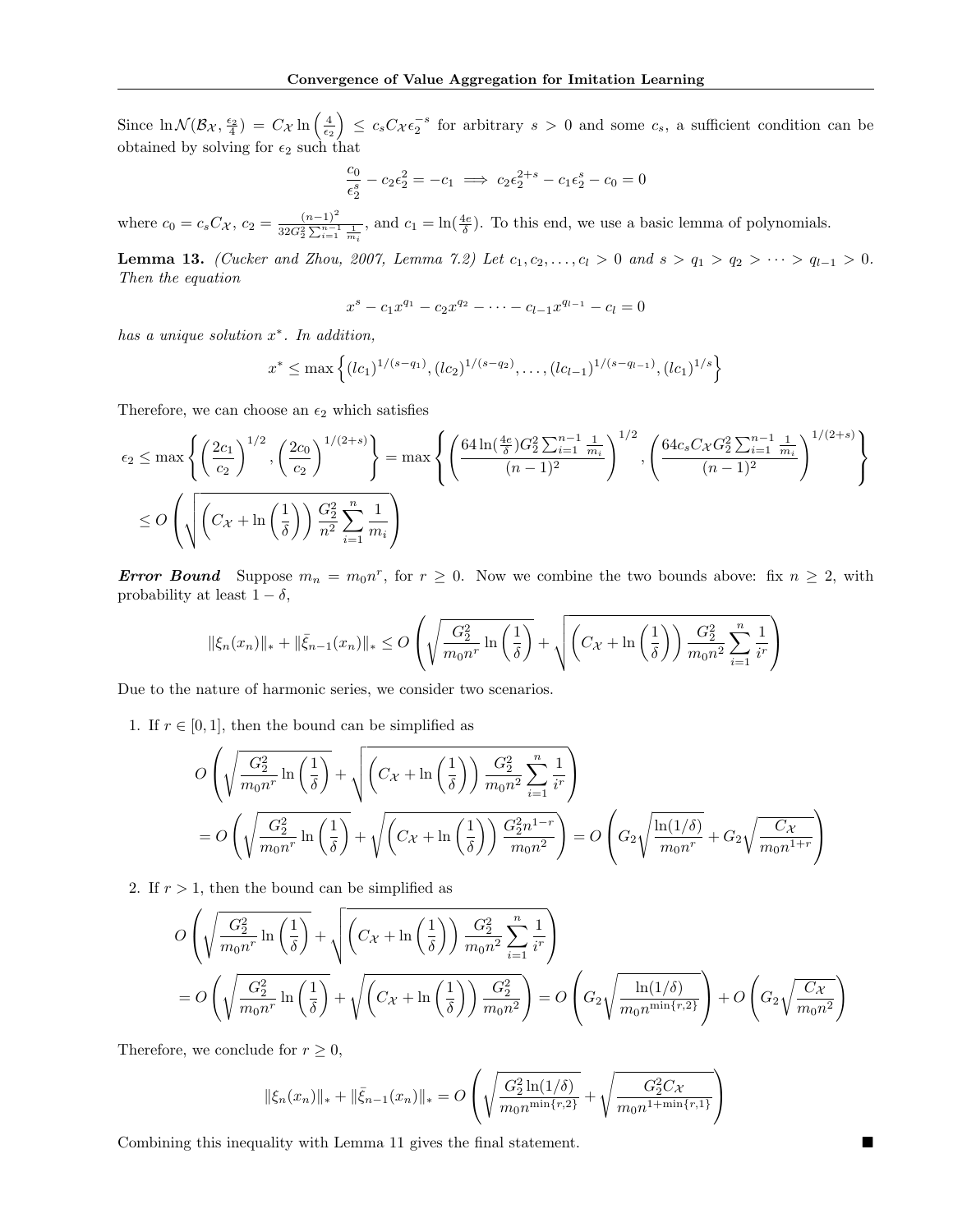#### **B.2.2** Bound on  $S_n$

Now we use Lemma 12 to refine Proposition 2 for stochastic problems.

**Proposition 3.** Under the assumptions Proposition 2, suppose  $m_n = m_0 n^r$ . For a fixed  $n \ge 2$ , the following holds with probability at least  $1 - \delta$ .

$$
S_n \le \tilde{O}\left(\frac{G_2}{\alpha\sqrt{m_0}}\left(\frac{\sqrt{\ln(1/\delta)}}{n^{\min\{r/2,1,1-\theta\}}} + \frac{\sqrt{C_{\mathcal{X}}}}{n^{\min\{(1+r)/2,1,1-\theta\}}}\right)\right)
$$

Proof. The proof is similar to that of Proposition 2, but we use the results from Lemma 12. Note Lemma 12 holds for a particular n. Here need the bound to apply for all  $n = 1...N$  so we can apply the bound for each not is to the particular *n*. Here need the bound to apply for all  $n = 1...N$ <br> $S_n$ . This will add an additional  $\sqrt{\ln N}$  factor to the bounds in Lemma 12.

First, we recall that

$$
S_{n+1} \le \left(1 - \frac{1}{n}\right) S_n + ||x_{n+1} - x_n||
$$

By Lemma 12, let  $c_1 = \frac{G_2\sqrt{\ln(1/\delta)}}{n\alpha\sqrt{m_0}}$  and  $c_2 = \frac{G_2\sqrt{C_X}}{n\alpha\sqrt{m_0}}$ , and it holds that

$$
||x_{n+1} - x_n|| \le \frac{\theta S_n}{n} + O\left(\frac{G_2}{n\alpha\sqrt{m_0}} \left(\sqrt{\frac{\ln(1/\delta)}{n^{\min\{r,2\}}}} + \sqrt{\frac{C_X}{n^{1+\min\{r,1\}}}}\right)\right) = \frac{\theta S_n}{n} + O\left(\frac{c_1}{n^{1+\min\{r,2\}/2}} + \frac{c_2}{n^{3/2+\min\{r,1\}/2}}\right)
$$

which implies

$$
S_{n+1} \le \left(1 - \frac{1}{n}\right) S_n + ||x_{n+1} - x_n|| \le \left(1 - \frac{1 - \theta}{n}\right) S_n + O\left(\frac{c_1}{n^{1 + \min\{r, 2\}/2}} + \frac{c_2}{n^{3/2 + \min\{r, 1\}/2}}\right).
$$

Recall

**Lemma 6.** (Lan, 2013, Lemma 1) Let  $\gamma_k \in (0,1)$ ,  $k = 1,2,...$  be given. If the sequence  $\{\Delta_k\}_{k\geq 0}$  satisfies

$$
\Lambda_{k+1} \le (1 - \gamma_k)\Lambda_k + B_k,
$$

then

$$
\Lambda_k \leq \Gamma_k + \Gamma_k \sum_{i=1}^k \frac{B_i}{\Gamma_{i+1}}
$$

where  $\Gamma_1 = \Lambda_1$  and  $\Gamma_{k+1} = (1 - \gamma_k) \Gamma_k$ .

From Proposition 2, we know the unperturbed dynamics is bounded by  $e^{1-\theta}n^{\theta-1}S_2$  (and can be shown in  $\Theta(n^{\theta-1})$ as in the proof of Theorem 3). To consider the effect of the perturbations, due to linearity we can treat each perturbation separately and combine the results by superposition. Suppose a particular perturbation is of the form  $O(\frac{C_2}{n^{1+s}})$  for some  $C_2$  and  $s > 0$ . By Lemma 6, suppose  $\theta + s < 1$ ,

$$
S_n \le O(n^{\theta-1}) + O\left(n^{\theta-1} \sum_{k=1}^n k^{1-\theta} \frac{C_2}{k^{1+s}}\right) \le O(n^{\theta-1}) + O\left(C_2 n^{\theta-1} n^{1-s-\theta}\right) = O(n^{\theta-1}) + O\left(C_2 n^{-s}\right)
$$

For  $\theta - s = 1$ ,  $S_n \leq O(n^{\theta-1}) + O(C_2 n^{\theta-1} \ln(n))$ ; for  $\theta + s > 1$ ,  $S_n \leq O(n^{\theta-1}) + O(C_2 n^{\theta-1})$ . Therefore, we can conclude  $S_n \leq C_1 n^{\theta-1} + \tilde{O}(C_2 n^{-\min\{s,1-\theta\}})$ , where the constant  $C_1 = e^{1-\theta} S_2$ . Finally, using  $S_2 \leq \frac{G_2}{\alpha}$  and setting  $C_2$  as  $c_1$  or  $c_2$  gives the final result

$$
S_n \le \tilde{O}\left(\frac{G_2}{\alpha\sqrt{m_0}}\left(\frac{\sqrt{\ln(1/\delta)}}{n^{\min\{r/2,1,1-\theta\}}} + \frac{\sqrt{C_{\mathcal{X}}}}{n^{\min\{(1+r)/2,1,1-\theta\}}}\right)\right)
$$

■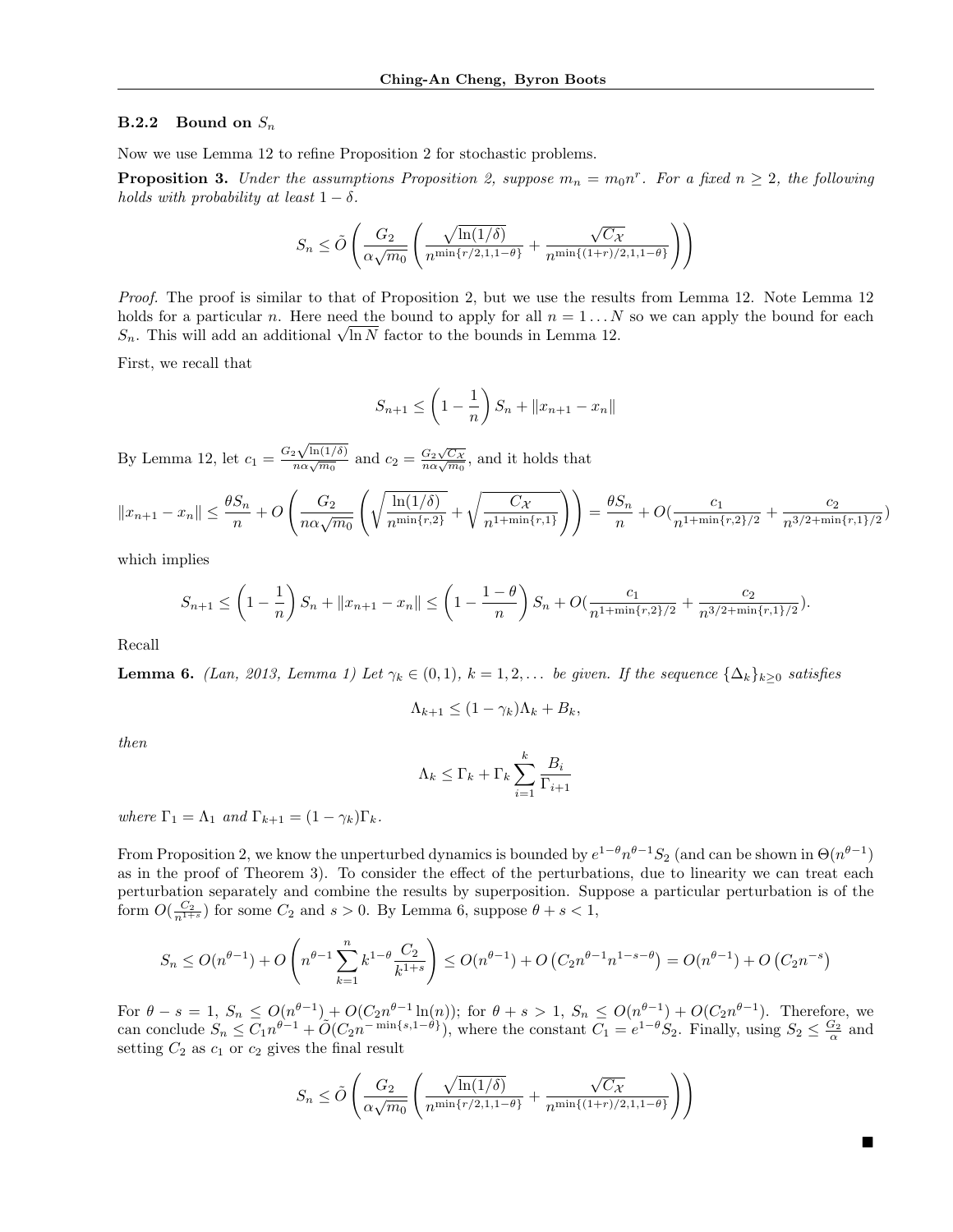#### B.2.3 Performance Guarantee

Given Proposition 3, now we can prove the performance of the last iterate.

**Theorem 4.** In addition to Assumptions 5 and 6, assume  $f(x; s)$  is  $\alpha$ -strongly convex in x and  $||f(x; s)||_* < G_2$ almost surely. Let  $\theta = \frac{\beta}{\alpha}$  and suppose  $m_n = m_0 n^r$  for some  $r \ge 0$ . For all  $N > 0$ , with probability at least  $1 - \delta$ ,

$$
F(x_N, x_N) \leq \tilde{\epsilon}_{\Pi, \pi^*} + \tilde{O}\left(\frac{\theta^2}{c} \frac{\ln(1/\delta) + C_{\mathcal{X}}}{N^{\min\{r, 2, 2 - 2\theta\}}}\right) + \tilde{O}\left(\frac{\ln(1/\delta) + C_{\mathcal{X}}}{cN^{\min\{2, 1 + r\}}}\right)
$$

where  $c = \frac{\alpha}{G_2^2 m_0}$  and  $C_{\mathcal{X}}$  is a constant<sup>10</sup> of the complexity of  $\Pi$ .

*Proof.* The proof is similar to the proof of Theorem 2. Let  $x_n^* \coloneqq \arg \min_{x \in \mathcal{X}} f_n(x)$ . Then

$$
f_n(x_n) - \min_{x \in \mathcal{X}} f_n(x) \le \langle \nabla f_n(x_n), x_n - x_n^* \rangle - \frac{\alpha}{2} \|x_n - x_n^*\|^2
$$
  
\n
$$
\le \langle \nabla f_n(x_n) - \nabla \bar{f}_{n-1}(x_n), x_n - x_n^* \rangle + \langle \nabla \bar{f}_{n-1}(x_n) - \nabla \bar{g}_{n-1}(x_n), x_n - x_n^* \rangle - \frac{\alpha}{2} \|x_n - x_n^*\|^2
$$
  
\n
$$
\le \|\nabla f_n(x_n) - \nabla \bar{f}_{n-1}(x_n)\|_{*} \|x_n - x_n^*\| + \|\nabla \bar{g}_{n-1}(x_n) - \nabla \bar{f}_{n-1}(x_n)\|_{*} \|x_n - x_n^*\| - \frac{\alpha}{2} \|x_n - x_n^*\|^2
$$
  
\n
$$
\le \frac{(\|\nabla f_n(x_n) - \nabla \bar{f}_{n-1}(x_n)\|_{*} + \|\nabla \bar{g}_{n-1}(x_n) - \nabla \bar{f}_{n-1}(x_n)\|_{*})^2}{2\alpha}
$$
  
\n
$$
\le \frac{\|\nabla f_n(x_n) - \nabla \bar{f}_{n-1}(x_n)\|_{*}^2 + \|\nabla \bar{g}_{n-1}(x_n) - \nabla \bar{f}_{n-1}(x_n)\|_{*}^2}{\alpha}
$$

where the second inequality is due to  $x_n = \arg \min_{x \in \mathcal{X}} \bar{g}_{n-1}(x)$ . To bound the first term, recall the fact that  $\|\nabla f_n(x_n) - \nabla \bar{f}_{n-1}(x_n)\|_{*} < \beta S_n$  and recall by Proposition 3 that

$$
S_n \le \tilde{O}\left(\frac{G_2}{\alpha\sqrt{m_0}}\left(\frac{\sqrt{\ln(1/\delta)}}{n^{\min\{r/2,1,1-\theta\}}} + \frac{\sqrt{C_{\mathcal{X}}}}{n^{\min\{(1+r)/2,1,1-\theta\}}}\right)\right)
$$

For the second term, we use the proof in Lemma 12 with an additional  $\ln(N)$  factor, i.e.

$$
\|\nabla \bar{g}_{n-1}(x_n) - \nabla \bar{f}_{n-1}(x_n)\|_{*} = \tilde{O}\left(\frac{G_2}{\sqrt{m_0}}\sqrt{\frac{\ln(1/\delta) + C_{\mathcal{X}}}{n^{1 + \min\{r, 1\}}}}\right)
$$

Let  $c = \frac{\alpha m_0}{G_2^2}$ . Therefore, combining all the results, we have the following with probability at least  $1 - \delta$ :

$$
f_n(x_n) - \min_{x \in \mathcal{X}} f_n(x) \le \frac{\|\nabla f_n(x_n) - \nabla \bar{f}_{n-1}(x_n)\|_{*}^2 + \|\nabla \bar{g}_{n-1}(x_n) - \nabla \bar{f}_{n-1}(x_n)\|_{*}^2}{\alpha}
$$
  
\n
$$
\le \frac{\beta^2 S_n^2}{\alpha} + \frac{\|\nabla \bar{g}_{n-1}(x_n) - \nabla \bar{f}_{n-1}(x_n)\|_{*}^2}{\alpha}
$$
  
\n
$$
\le \tilde{O}\left(\frac{\theta^2 G_2^2}{\alpha m_0} \frac{\ln(1/\delta)}{n^{2\min\{r/2, 1, 1-\theta\}}}\right) + \tilde{O}\left(\frac{\theta^2 G_2^2}{\alpha m_0} \frac{C_{\mathcal{X}}}{n^{2\min\{(r+1)/2, 1, 1-\theta\}}}\right) + \tilde{O}\left(\frac{G_2^2}{\alpha m_0} \frac{\ln(1/\delta) + C_{\mathcal{X}}}{n^{1+\min\{r, 1\}}}\right)
$$
  
\n
$$
= \tilde{O}\left(\frac{\theta^2}{c} \frac{\ln(1/\delta)}{n^{2\min\{r/2, 1, 1-\theta\}}}\right) + \tilde{O}\left(\frac{\theta^2}{c} \frac{C_{\mathcal{X}}}{n^{2\min\{(r+1)/2, 1, 1-\theta\}}}\right) + \tilde{O}\left(\frac{1}{c} \frac{\ln(1/\delta) + C_{\mathcal{X}}}{n^{1+\min\{r, 1\}}}\right)
$$
  
\n
$$
\le \tilde{O}\left(\frac{\theta^2}{c} \frac{\ln(1/\delta) + C_{\mathcal{X}}}{n^{2\min\{r/2, 1, 1-\theta\}}}\right) + \tilde{O}\left(\frac{\ln(1/\delta) + C_{\mathcal{X}}}{cn^{1+\min\{r, 1\}}}\right)
$$

Note the last inequality is unnecessary and is used to simplify the result. It can be seen that the upper bound originally has a weaker dependency on  $C_{\mathcal{X}}$ .

■

<sup>&</sup>lt;sup>10</sup>The constant  $C_{\mathcal{X}}$  can be thought as  $\ln |\mathcal{X}|$ , where  $|\mathcal{X}|$  measures the size of  $\mathcal{X}$  in e.g. Rademacher complexity or covering number (Mohri et al., 2012). For example,  $\ln |\mathcal{X}|$  can be linear in dim X.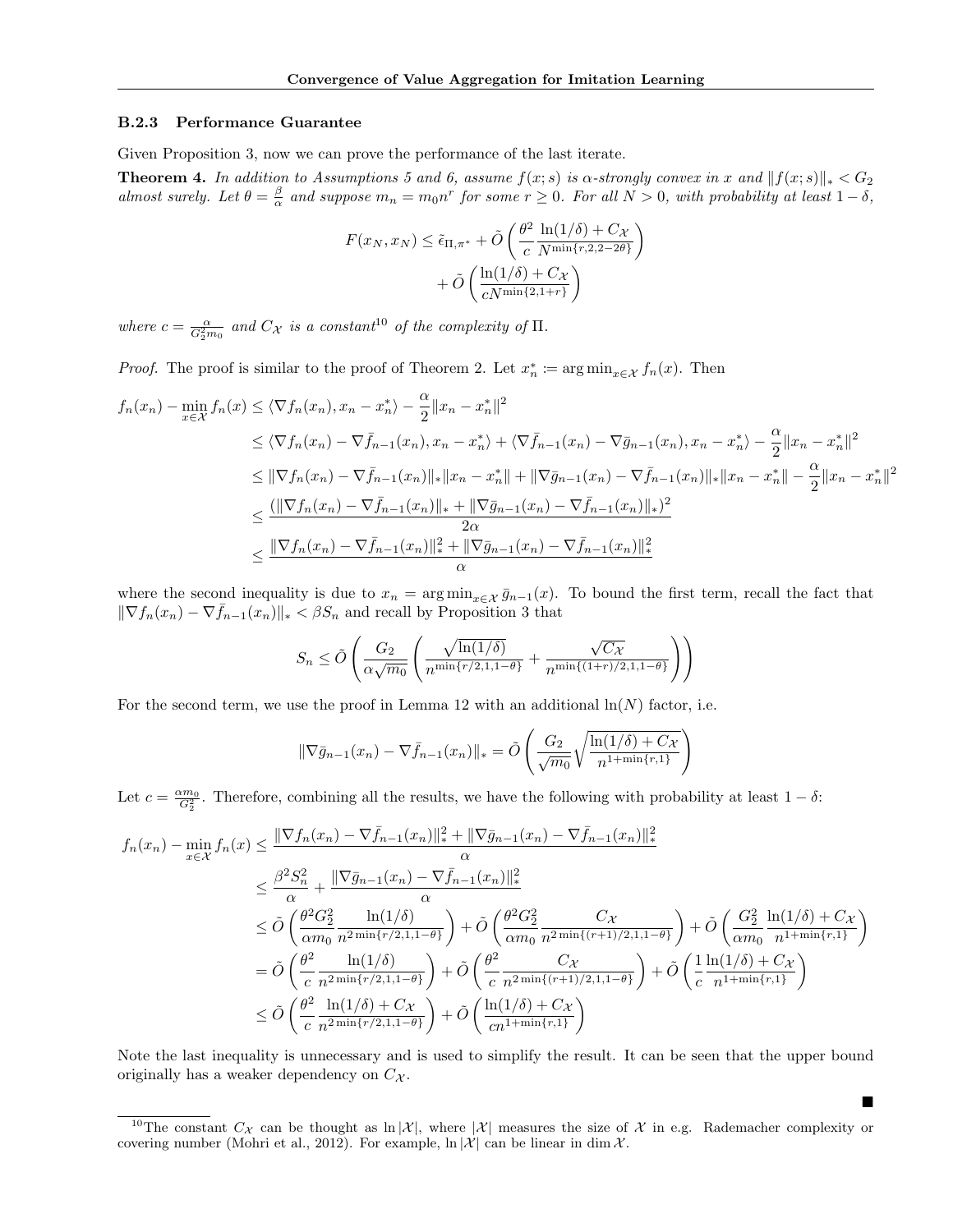# C AggreVaTe with Function Approximations

Here we give a sketch of applying the techniques used in Theorem 4 to problems where a function approximator is used to learn  $f(\cdot; s)$ , as in the case considered by Ross et al. (2011) for learning the Q-function.

We consider a meta learning scenario where a linear function approximator  $\hat{f}(x,s) = \phi(x,s)^T w$  is used to approximate  $f(x; s)$ . We assume  $\phi(x, s)^{T} w$  satisfies Assumption 3 and Assumption 5 with some appropriate constants.

Now we analyze the case where  $\sum_{i=1}^{m_n} \hat{f}(\cdot, s_{n,i})$  is used as the per-round cost in AGGREVATE. Specifically, in the nth iteration of AGGREVATE,  $\overline{m_n}$  samples  $\{f(x_n; s_{n,k})\}_{k=1}^{m_n}$  are first collected, and then  $w_n$  is updated by

$$
w_n = \underset{w \in \mathcal{W}}{\arg \min} \sum_{i=1}^n \sum_{j=1}^{m_i} \left( f(x_i; s_{i,j}) - \phi(x_i, s_{i,j})^T w \right)^2 \tag{17}
$$

where W is the domain of w. Given the new  $w_n$ , the policy is updated by

$$
x_{n+1} = \underset{x \in \mathcal{X}}{\arg \min} \sum_{i=1}^{n} \sum_{j=1}^{m_i} \phi(x_i, s_{i,j})^T w_n \tag{18}
$$

To prove the performance, we focus on the inequality used in the proof of performance in Theorem 4.

$$
f_n(x_n) - \min_{x \in \mathcal{X}} f_n(x) \le \langle \nabla f_n(x_n), x_n - x_n^* \rangle - \frac{\alpha}{2} ||x_n - x_n^*||^2
$$

And we expand the inner product term:

$$
\langle \nabla f_n(x_n), x_n - x_n^* \rangle = \langle \nabla \bar{g}_{n;w_{n-1}}(x_n), x_n - x_n^* \rangle + \langle \nabla \bar{g}_{n;w_n} - \nabla \bar{g}_{n;w_{n-1}}, x_n - x_n^* \rangle + \langle \nabla f_n(x_n) - \nabla \bar{g}_{n;w_n}, x_n - x_n^* \rangle
$$

where  $\bar{g}_{n,w_n}$  is the finite-sample approximation using  $w_n$ . By (18),  $x_n = \arg \min_{x \in \mathcal{X}} \bar{g}_{n,w_{n-1}}(x)$ , and therefore

$$
\langle \nabla f_n(x_n), x_n - x_n^* \rangle \le \langle \nabla \bar{g}_{n;w_n} - \nabla \bar{g}_{n;w_{n-1}}, x_n - x_n^* \rangle + \langle \nabla f_n(x_n) - \nabla \bar{g}_{n;w_n}, x_n - x_n^* \rangle
$$

In the first term,  $\|\nabla \bar{g}_{n;w_n} - \nabla \bar{g}_{n;w_{n-1}}\|_* \leq O(\|w_n - w_{n-1}\|)$ . As  $w_n$  is updated by another value aggregation algorithm, this term can be further bounded similarly as in Lemma 2, by assuming a similar condition like Assumption 5 but on the change of the gradient in the objective function in (17). In the second term,  $\|\nabla f_n(x_n) \nabla \bar{g}_{n;w_n} \|_{*}$  can be bounded by the uniform bound of vector-valued martingale in Lemma 10. Given these two bounds, it follows that

$$
f_n(x_n) - \min_{x \in \mathcal{X}} f_n(x) \le \frac{\|\nabla \bar{g}_{n; w_n} - \nabla \bar{g}_{n; w_{n-1}}\|_{*}^{2} + \|\nabla f_n(x_n) - \nabla \bar{g}_{n; w_n}\|_{*}^{2}}{\alpha}
$$

Compared with Theorem 4, since here additional Lipschitz constant is introduced to bound the change  $\|\nabla \bar{q}_{n;w_n} \nabla \bar{g}_{n;w_{n-1}}\|_{\ast}$ , one can expect that the stability constant  $\theta$  for this meta-learning problem will increase.

## D Weighted Regularization

Here we discuss the case where  $R(x) = F(\pi^*, x)$  regardless the condition  $R(x) \geq 0$ .

Corollary 4. Let  $\tilde{F}(x,x) = F(x,x) + \lambda F(\pi^*,x)$ . Suppose  $\forall x \in \mathcal{X}$ ,  $\min_{x \in \mathcal{X}} \tilde{F}(x,x) \leq (1+\lambda)\tilde{\epsilon}_{\Pi,\pi^*}$ . Define  $\Delta_N = (1+\lambda)\frac{(\tilde{\theta}e^{1-\tilde{\theta}}G_2)^2}{2\alpha}N^{2(\tilde{\theta}-1)}$ . Running AGGREVATE with  $\tilde{F}$  in (14) as the per-round cost has performance satisfies: for all  $N > 0$ ,

$$
F(x_N, x_N) \le (1 + \lambda)\tilde{\epsilon}_{\Pi, \pi^*} - \lambda F(x^*, x_N) + \Delta_N
$$
  

$$
\le \Delta_N + \tilde{\epsilon}_{\Pi, \pi^*} + \lambda G_2 \left(\frac{2\lambda G_2}{\alpha} + \sqrt{\frac{2\Delta_N}{\alpha}}\right)
$$